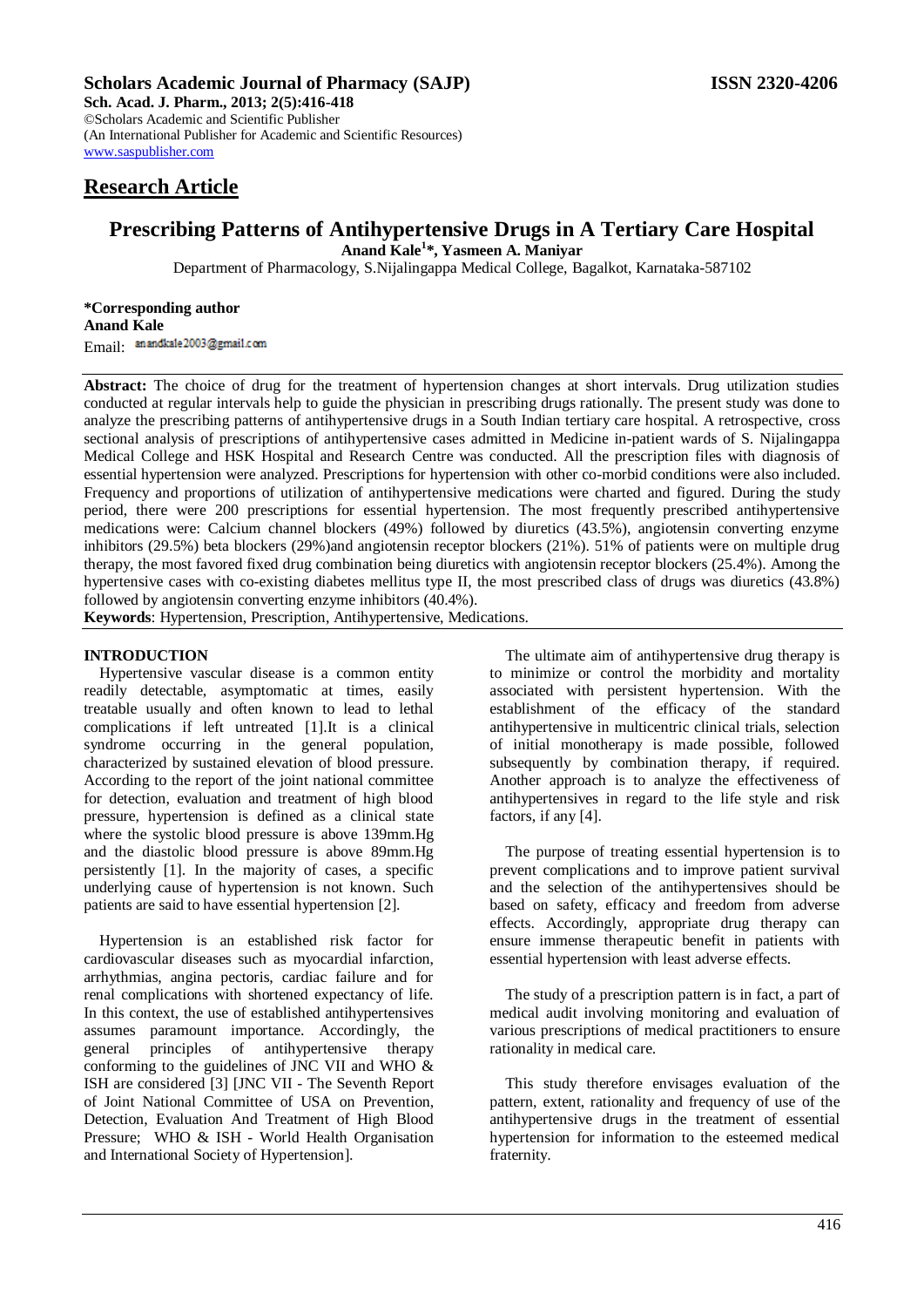### **Experimental section**

The present study was a retrospective, cross sectional analysis of antihypertensive prescriptions which included all prescriptions of hypertensive patients admitted in Medicine inpatient wards of a tertiary care hospital during the period of January 2012 to June 2012.

All the prescription files with diagnosis of essential hypertension (ICD-9CM: 401-405, WHO international code: A 26) were analyzed. Prescriptions for hypertension with other co morbid conditions were also included. The demographic profile of the patients was filed.

Frequency and proportions of utilization of antihypertensive medications were charted and figured.

The top five prescriptive patterns were presented by patients' age and gender. Percentage was calculated as the number for each of these five categories divided by the total number of prescriptions.

Antihypertensive drugs were grouped into seven categories, namely Angiotensin Converting Enzyme Inhibitors (ACEI), Angiotensin receptor blockers (ARB), Beta-blockers (BB), Calcium channel blockers (CCB), Diuretics, Alpha adrenergic blockers and Central sympatholytic drugs.

## **RESULTS**

## **Demographic profile of the study population:**

During the entire study period, a total of 214 patients with essential hypertension were screened. Among these patients the nature of antihypertensive drugs was not known in 12 cases. Number of new cases who were not on any drug therapy was two.

| Table 1: Demographic characteristics of hypertensive patients undergoing monotherapy and combination therapy |  |  |  |
|--------------------------------------------------------------------------------------------------------------|--|--|--|
|--------------------------------------------------------------------------------------------------------------|--|--|--|

| Age groups<br>(in years) | <b>Males</b><br>$n = 101$ | <b>Females</b><br>$n=99$ | <b>Total patients</b><br>$n=200$ |
|--------------------------|---------------------------|--------------------------|----------------------------------|
| $30-39$                  |                           |                          |                                  |
| 40-49                    | 13                        | 13                       | 26                               |
| 50-59                    | 20                        | 24                       | 44                               |
| 60-69                    | 39                        | 29                       | 68                               |
| 70-79                    | 20                        | 26                       | 46                               |
| 80-89                    |                           | 6                        | 12                               |
| Mean age (years)         | 62.72                     | 63.48                    | 63.1                             |
| Monotherapy              | 53(52.4%)                 | 45(45.4%)                | 98(49%)                          |
| Combination therapy      | 48(47.5%)                 | 54(54.5%)                | 102(51%)                         |

# **Antihypertensive drugs prescribed**

In the overall utilization pattern, calcium channel blockers (49%) were the most commonly prescribed drugs followed by diuretics (43.5%), angiotensin converting enzyme inhibitors (29.5%) beta blockers

(29%), angiotensin receptor blockers (21%), alpha adrenergic blockers (2%) and central sympatholytics (2%); the leading drugs being Amlodipine, Hydrochlorothiazide, Enalapril, Atenolol, Losartan, Prazosin and Clonidine in the respective groups.

| Table 2: Monotherapy and combination therapy of hypertensive patients |                                   |                            |  |  |  |  |  |  |
|-----------------------------------------------------------------------|-----------------------------------|----------------------------|--|--|--|--|--|--|
| Drug therapy                                                          | <b>Monotherapy vs combination</b> | <b>Combination therapy</b> |  |  |  |  |  |  |
|                                                                       | therapy $(\% )$                   | $($ %)                     |  |  |  |  |  |  |

|                             | therapy $(\% )$ | $\frac{9}{0}$ |
|-----------------------------|-----------------|---------------|
| Monotherapy $(n=98)$        | 49%             |               |
| Two-drug regimen $(n=69)$   | 34.5%           | 67.7%         |
| Three drug regimen $(n=28)$ | 14%             | 27.5%         |
| Four drug regimen $(n=5)$   | 2.5%            | 4.9%          |

| Table 3: Age-wise prescribing frequency of antihypertensive drugs |  |  |
|-------------------------------------------------------------------|--|--|
|                                                                   |  |  |

|              |                  |    | $\circ$<br>$\bullet$ |    |            | $\overline{\phantom{a}}$<br>~ ⊥ |            |        |           | $\bullet$ |          |   |                  |          |
|--------------|------------------|----|----------------------|----|------------|---------------------------------|------------|--------|-----------|-----------|----------|---|------------------|----------|
| Age (yrs)    | <b>Diuretics</b> |    | <b>ACEI</b>          |    | <b>ARB</b> |                                 | <b>CCB</b> |        | <b>BB</b> |           | Prazosin |   | <b>Clonidine</b> |          |
|              | M                | F  | M                    | F  | M          | F                               | M          | F      | M         | F         | М        | F | M                | F        |
| < 40         |                  |    |                      | 0  |            | 0                               |            | 9      | ∍         | 0         | 0        |   | $\left($         | $\Omega$ |
| 40-49        | ◠<br>∠           | 4  | ◠                    | 4  |            |                                 | 13         | 11     | ⇁         | 5         | $\theta$ |   | $\left($         |          |
| 50-59        | 11               | 8  |                      | −  |            | 8                               | 16         | 13     | 6         | 8         |          |   | $\theta$         | $\theta$ |
| 60-69        | 14               | 19 | 13                   | 9  |            |                                 | ◠<br>∠     | 15     |           | 9         |          |   |                  | 0        |
| 70-79        | 9                | 12 |                      | 6  | 8          |                                 |            | ◠      |           | ⇁         |          |   |                  |          |
| 80-89        | 3                | 3  | ∍                    | 3  |            | ◠<br>$\overline{ }$             |            | ↑<br>∠ |           | 3         | $\theta$ |   | $\theta$         |          |
| <b>TOTAL</b> | 40               | 47 | 30                   | 29 | 21         | 21                              | 46         | 52     | 58        | 32        | 4        |   |                  | ◠        |
| Total %      | 43.5%            |    | 29.5%                |    | 21%        |                                 | 49%        |        | 29%       |           | 2%       |   | 2%               |          |

M: Male,F: Female,ACEI: Angiotensin converting enzyme inhibitor, ARB: Angiotensin receptor blocker, CCB: Calcium channel blocker, BB: beta blocker